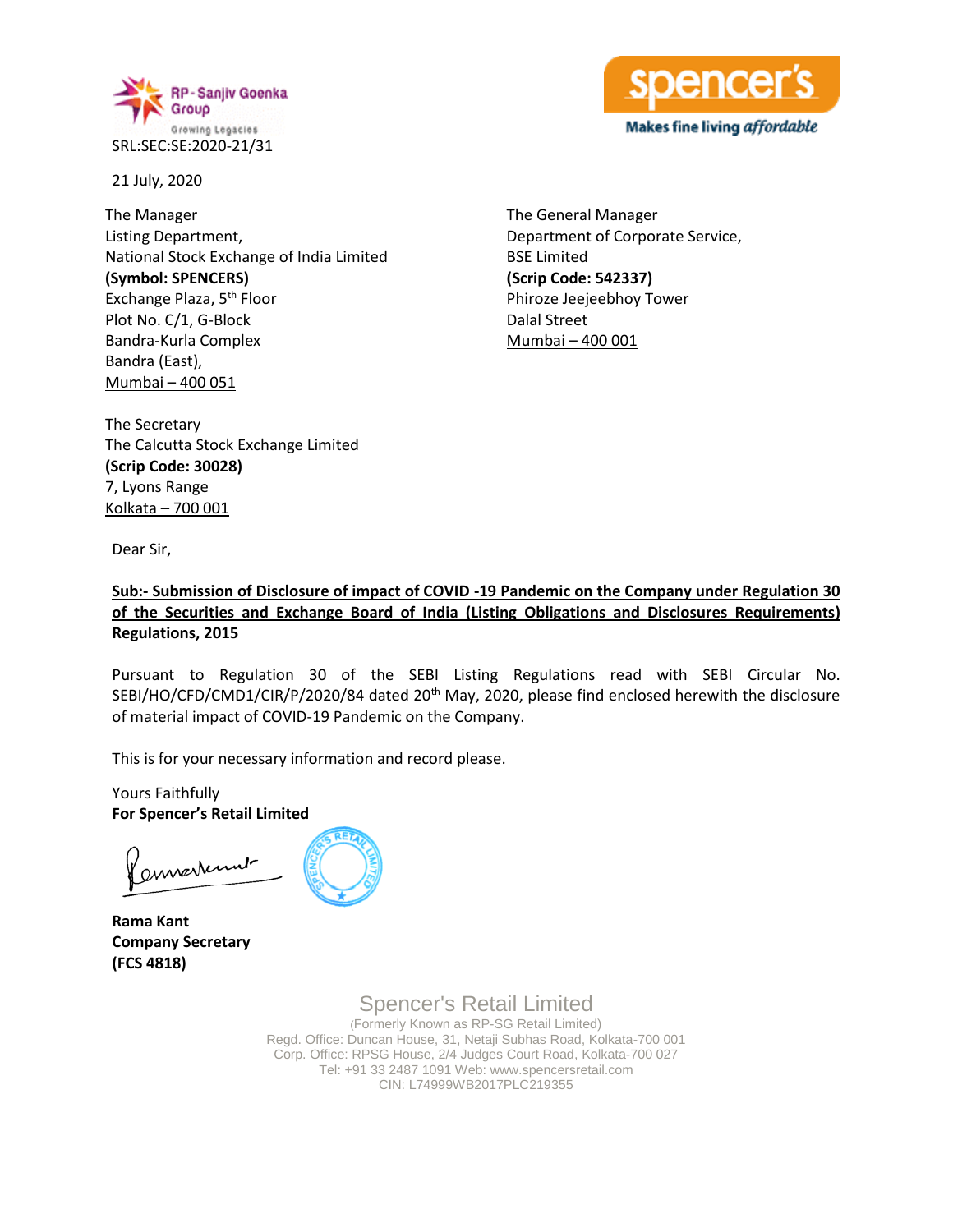



### **Spencer's Retail Limited**

#### **DISCLOSURE OF MATERIAL IMPACT OF COVID-19 PANDEMIC**

## **Pursuant to SEBI Circular SEBI/HO/CFD/CMD1/CIR/P/2020/84 dated 20th May, 2020 on Disclosure of Material Impact of COVID-19 Pandemic are as follows:-**

| SL.No                          | <b>Particulars</b>                                                                               | <b>Disclosures</b>                                                                                                                                                                                                                                                                                                                                                                                                                                                                                                                                                                                                                                                                  |
|--------------------------------|--------------------------------------------------------------------------------------------------|-------------------------------------------------------------------------------------------------------------------------------------------------------------------------------------------------------------------------------------------------------------------------------------------------------------------------------------------------------------------------------------------------------------------------------------------------------------------------------------------------------------------------------------------------------------------------------------------------------------------------------------------------------------------------------------|
| $\mathbf{1}$<br>$\overline{2}$ | <b>Impact of Covid-19</b><br>pandemic on the<br>business of the Company<br>Ability to maintain   | The Company's business falls under the category of ESSENTIALS, accordingly<br>the Company operated all the stores during the lockdown period (as per the<br>approved timings of the State Governments) and the Company was selling<br>essential & non-essential items as per the orders of the government applicable<br>from time to time.                                                                                                                                                                                                                                                                                                                                          |
|                                | operations including the<br>stores/warehouses/office<br>spaces<br>functioning and closed<br>down | The Company Stores/ Warehouses are operational as per the timings allowed<br>by the State Governments and Offices are opened with very limited staff. .                                                                                                                                                                                                                                                                                                                                                                                                                                                                                                                             |
| 3                              | Schedule if any for re-<br>starting the<br>operations                                            | As our Company comes in services of essential nature so all our stores are in<br>operation after keeping in view the guidelines issued by MHA.                                                                                                                                                                                                                                                                                                                                                                                                                                                                                                                                      |
| 4                              | Steps taken to ensure<br>smooth functioning<br>of operations                                     | With the support of the authorities, some of the following measures are taken<br>for ensuring smooth functioning of operations<br>Firstly, to ensure safety for its employees & customers by training social<br>distancing to staff & providing free masks to customers not wearing one - in -<br>store.<br>Secondly, Passes and hired vehicles were arranged for the staff to commute<br>during lockdown.<br>Thirdly, safeguarded supply side continuity with pro-active and non - stop<br>measures by establishing early communications with manufacturers &<br>distributors. Further, Actively managed truck delivery operations by working<br>with local governments officials. |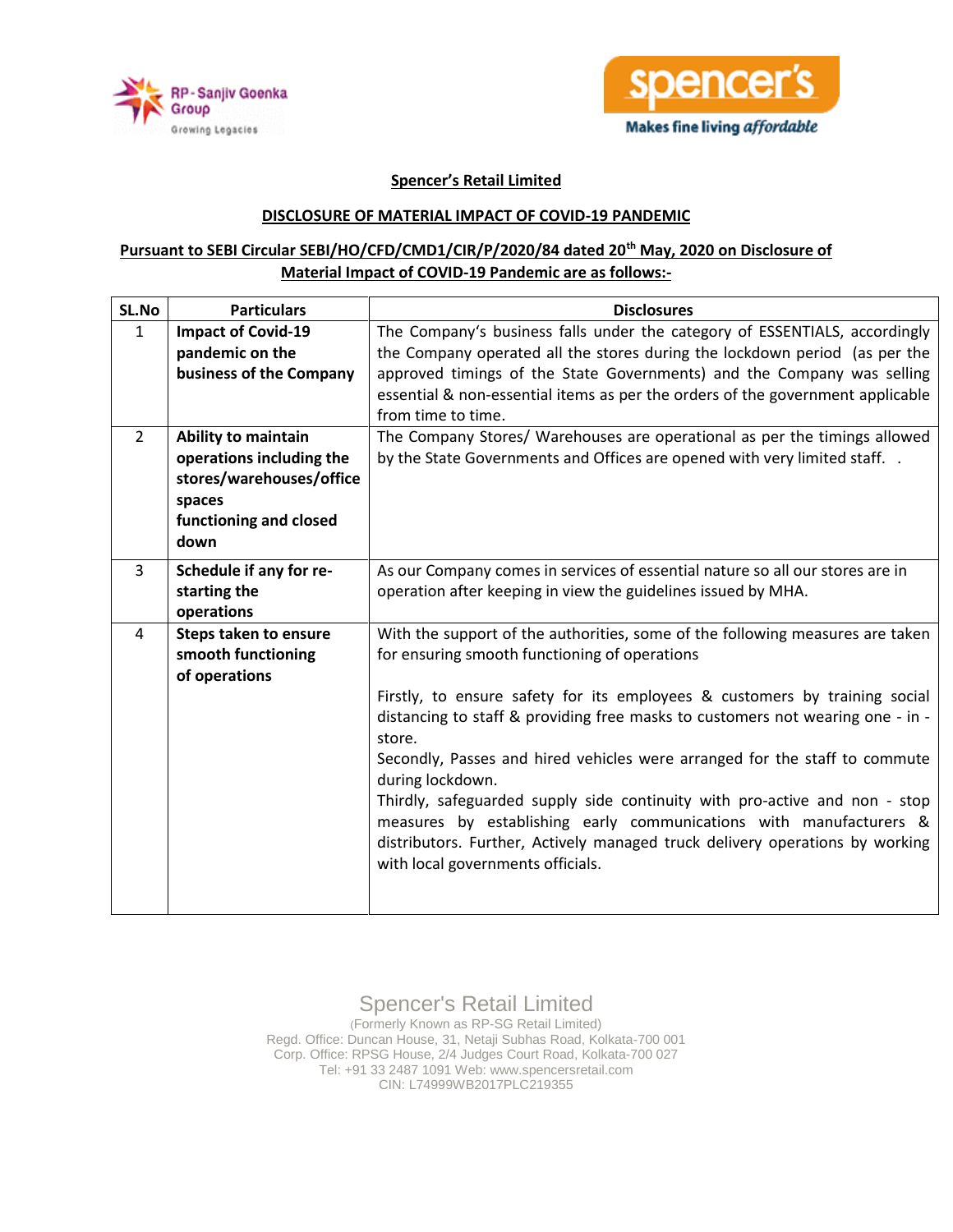



### **Makes fine living affordable**

| 5   | <b>Estimation of the future</b><br>impact of COVID-<br>19 on its operations | Our customer value proposition across segments offers wide range of<br>assortments in hygienic environment along with our various initiatives<br>including "Out of Store delivery" will help us combat this severe economic<br>disruption. The Company is taking all the necessary steps and precautionary<br>measures to ensure smooth functioning of its operations and to ensure smooth<br>functioning of all its operations and to ensure safety and well-being of all its<br>employees. Given the criticalities associated with nature, condition and<br>duration of COVID-19, the impact assessment on the Company's Financial<br>Statements will be continuously made and provided for as required. |  |
|-----|-----------------------------------------------------------------------------|------------------------------------------------------------------------------------------------------------------------------------------------------------------------------------------------------------------------------------------------------------------------------------------------------------------------------------------------------------------------------------------------------------------------------------------------------------------------------------------------------------------------------------------------------------------------------------------------------------------------------------------------------------------------------------------------------------|--|
| 6   | Details of Impact of COVID-19 on Company's:-                                |                                                                                                                                                                                                                                                                                                                                                                                                                                                                                                                                                                                                                                                                                                            |  |
| 6.1 | <b>Capital and Financial</b>                                                |                                                                                                                                                                                                                                                                                                                                                                                                                                                                                                                                                                                                                                                                                                            |  |
|     | <b>Resources</b>                                                            | The Company has adequate financial resources to ensure smooth operations.                                                                                                                                                                                                                                                                                                                                                                                                                                                                                                                                                                                                                                  |  |
| 6.2 | <b>Profitability</b>                                                        | Our Revenues from non- food merchandise (Apparel, General Merchandise and<br>Electronics & Electricals) has been adversely affected which have impacted our<br>gross margins and EBITDA disproportionately.                                                                                                                                                                                                                                                                                                                                                                                                                                                                                                |  |
|     |                                                                             | The operation was not hampered during the said period. Company's liquidity                                                                                                                                                                                                                                                                                                                                                                                                                                                                                                                                                                                                                                 |  |
| 6.3 | <b>Liquidity Position</b>                                                   | position was adequate.                                                                                                                                                                                                                                                                                                                                                                                                                                                                                                                                                                                                                                                                                     |  |
|     | Ability to service debt                                                     |                                                                                                                                                                                                                                                                                                                                                                                                                                                                                                                                                                                                                                                                                                            |  |
|     | and other financing                                                         | Company has service the debts and interest there on as per the terms of the                                                                                                                                                                                                                                                                                                                                                                                                                                                                                                                                                                                                                                |  |
| 6.4 | arrangements                                                                | arrangement.                                                                                                                                                                                                                                                                                                                                                                                                                                                                                                                                                                                                                                                                                               |  |
|     |                                                                             | Based on the current assessment, the company expects to majorly recover the<br>carrying amount of trade receivables and other financial assets and does not                                                                                                                                                                                                                                                                                                                                                                                                                                                                                                                                                |  |
| 6.5 | <b>Assets</b>                                                               | expects any impairment of intangibles.                                                                                                                                                                                                                                                                                                                                                                                                                                                                                                                                                                                                                                                                     |  |
|     |                                                                             | Suppliers and transporters were continuous kept available and supplied the                                                                                                                                                                                                                                                                                                                                                                                                                                                                                                                                                                                                                                 |  |
| 6.6 | <b>Supply Chain</b>                                                         | products at the Company's stores and warehouses as and when required.                                                                                                                                                                                                                                                                                                                                                                                                                                                                                                                                                                                                                                      |  |
|     |                                                                             | As the company in retails business which is an essential service. The demand                                                                                                                                                                                                                                                                                                                                                                                                                                                                                                                                                                                                                               |  |
|     |                                                                             | for food products were unchanged. However, the demand of non-essential                                                                                                                                                                                                                                                                                                                                                                                                                                                                                                                                                                                                                                     |  |
|     | <b>Demand for its</b>                                                       | commodities like general merchandise and apparel was reduced to a very low                                                                                                                                                                                                                                                                                                                                                                                                                                                                                                                                                                                                                                 |  |
| 6.7 | products/services                                                           | level.                                                                                                                                                                                                                                                                                                                                                                                                                                                                                                                                                                                                                                                                                                     |  |
|     | <b>Existing</b>                                                             |                                                                                                                                                                                                                                                                                                                                                                                                                                                                                                                                                                                                                                                                                                            |  |
|     | contracts/agreements<br>where non-                                          |                                                                                                                                                                                                                                                                                                                                                                                                                                                                                                                                                                                                                                                                                                            |  |
|     | fulfilment of the                                                           |                                                                                                                                                                                                                                                                                                                                                                                                                                                                                                                                                                                                                                                                                                            |  |
|     | obligations by any party                                                    | All the existing agreement and contracts were honored as per their terms. If                                                                                                                                                                                                                                                                                                                                                                                                                                                                                                                                                                                                                               |  |
|     | will have significant                                                       | required, the company has re-negotiated the agreement with the respective                                                                                                                                                                                                                                                                                                                                                                                                                                                                                                                                                                                                                                  |  |
| 7   | impact on the                                                               | parties in the given situation. There was no impact on company's business.                                                                                                                                                                                                                                                                                                                                                                                                                                                                                                                                                                                                                                 |  |

# Spencer's Retail Limited

(Formerly Known as RP-SG Retail Limited) Regd. Office: Duncan House, 31, Netaji Subhas Road, Kolkata-700 001 Corp. Office: RPSG House, 2/4 Judges Court Road, Kolkata-700 027 Tel: +91 33 2487 1091 Web: www.spencersretail.com CIN: L74999WB2017PLC219355